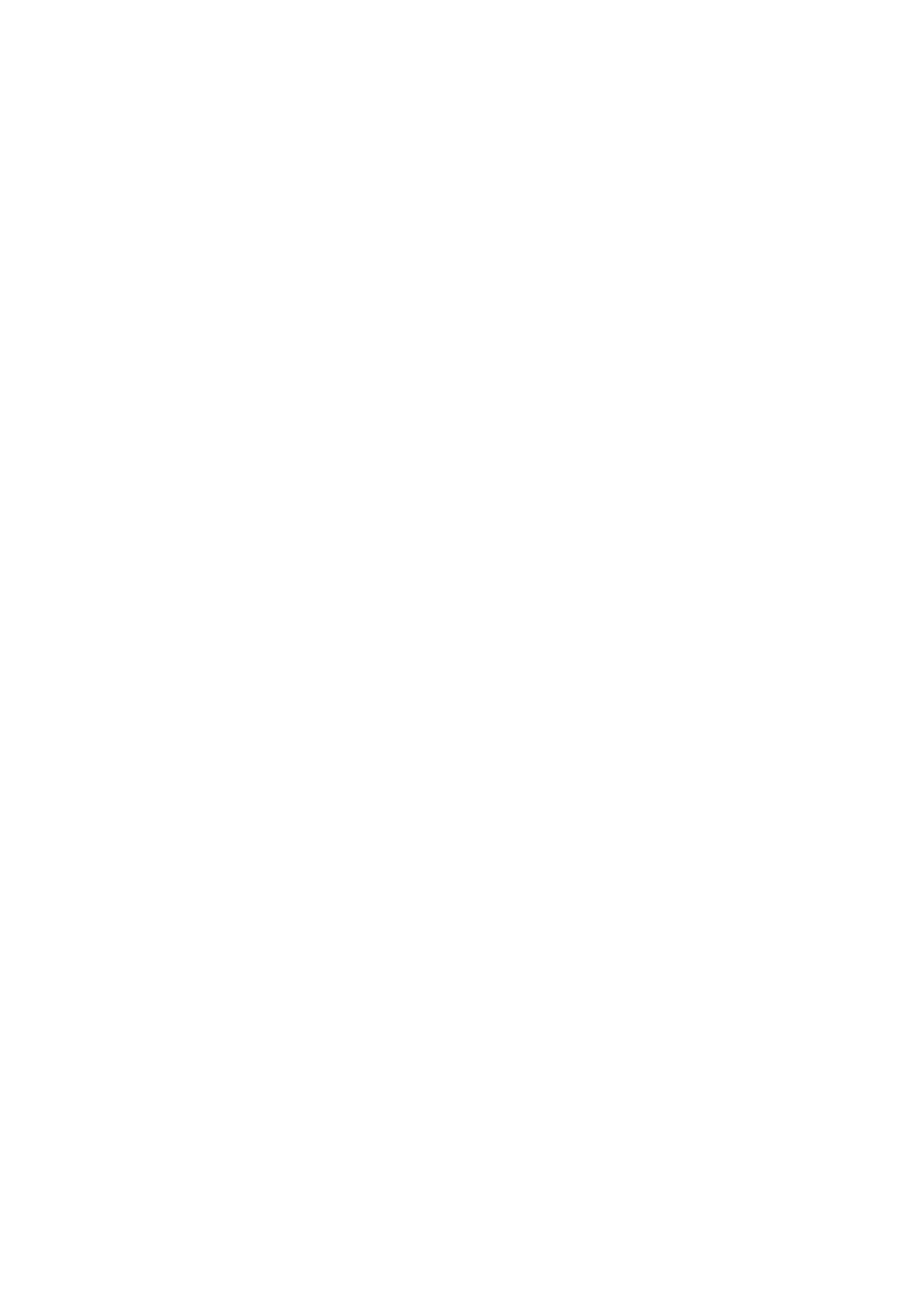

# **Food (Nutritional Information) Amendment Regulation 2012 (No 1)**

**Subordinate Law SL2012-36** 

made under the **Food Act 2001** 

## **Contents**

Page

| Name of regulation       |   |
|--------------------------|---|
| Commencement             |   |
| Legislation amended<br>3 |   |
| New section 13A<br>4     |   |
| Section 14<br>5          | C |
|                          |   |

J2012-449

Authorised by the ACT Parliamentary Counsel—also accessible at www.legislation.act.gov.au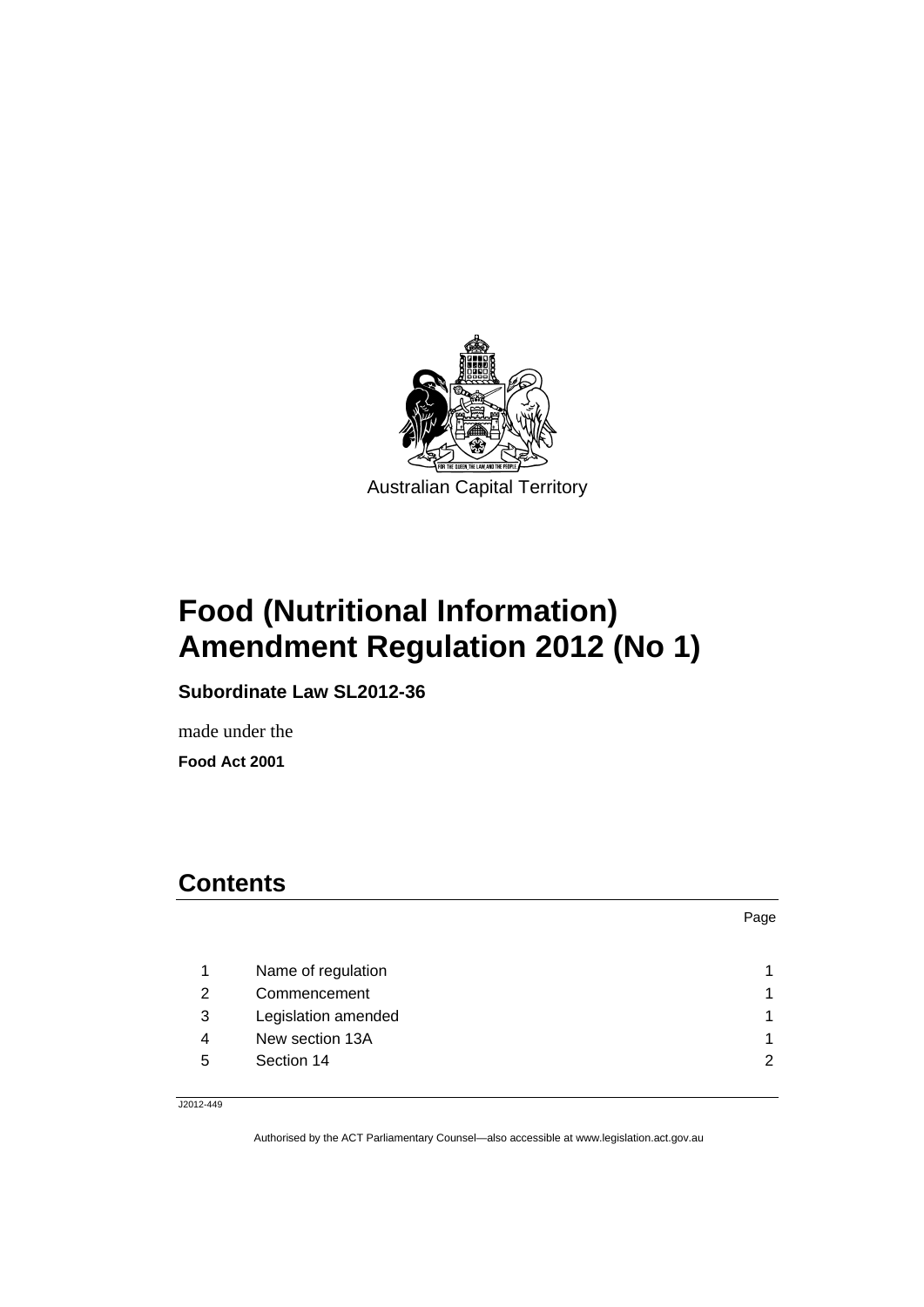| . .<br>× | ۰.<br>× |
|----------|---------|

| 6  | Prescribed nutritional information for other standard food outlets—Act,<br>s 111 (2) |   |
|----|--------------------------------------------------------------------------------------|---|
|    | Section 15 (2)                                                                       | 3 |
|    | New section 15A                                                                      | 3 |
| 8  | Section 16 heading                                                                   | 4 |
| 9  | New section 16 (1A)                                                                  | 4 |
| 10 | Section 16 (1)                                                                       | 4 |
| 11 | Section 16 (2)                                                                       | 4 |
| 12 | New section 16A                                                                      | 5 |
| 13 | Section 17 heading                                                                   | 6 |
| 14 | New section 17 (1A)                                                                  | 6 |
| 15 | Section 17 (1)                                                                       | 6 |
| 16 | New section 18                                                                       | 6 |
| 17 | Dictionary, new definitions                                                          | 7 |

contents 2 Food (Nutritional Information) Amendment Regulation 2012 (No 1)

SL2012-36

Authorised by the ACT Parliamentary Counsel—also accessible at www.legislation.act.gov.au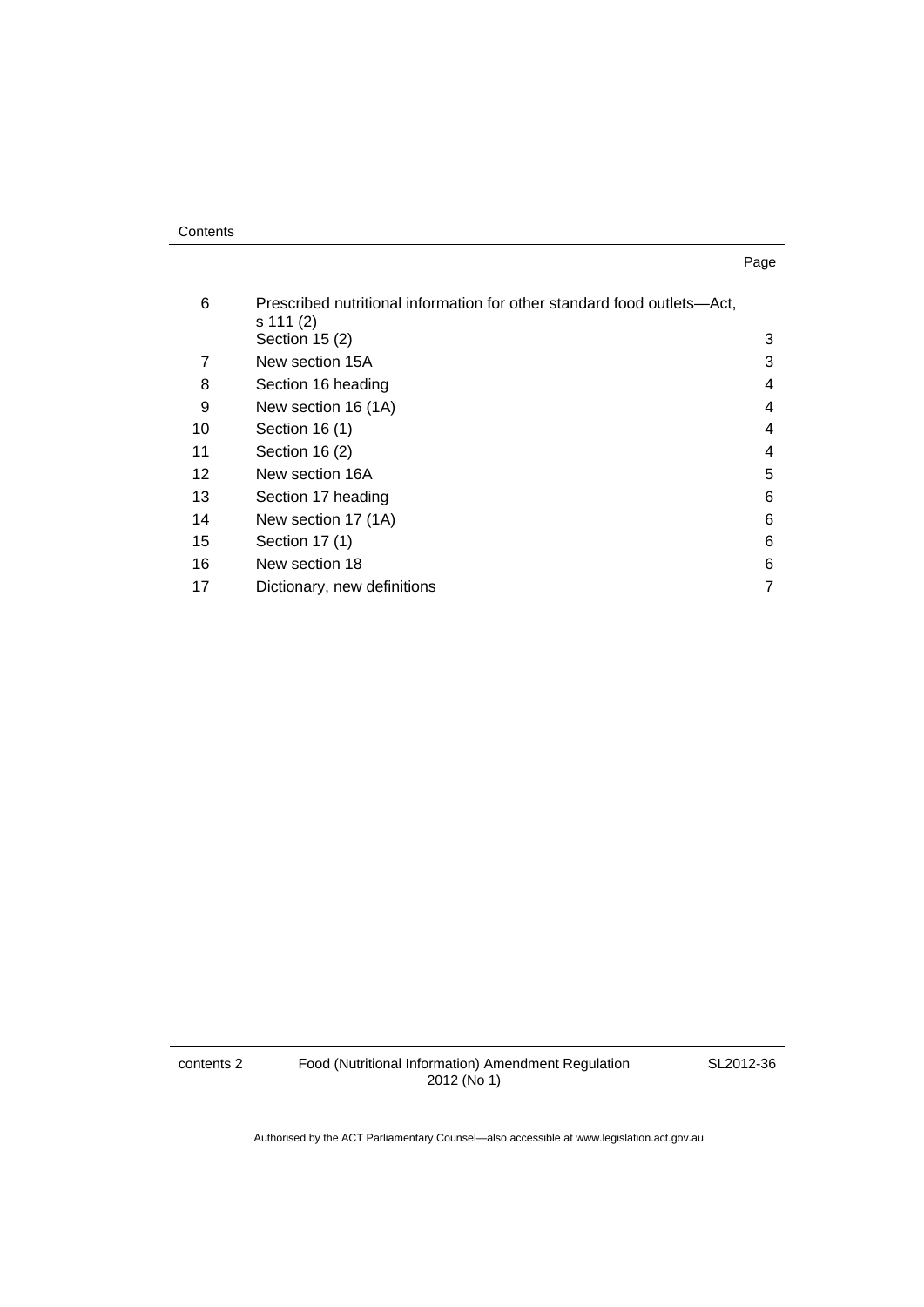<span id="page-4-3"></span><span id="page-4-2"></span><span id="page-4-1"></span><span id="page-4-0"></span>

|                         | <b>Name of regulation</b>                                                                                                                                                                               |
|-------------------------|---------------------------------------------------------------------------------------------------------------------------------------------------------------------------------------------------------|
|                         | This regulation is the Food (Nutritional Information) Amendment<br>Regulation 2012 (No 1).                                                                                                              |
| $\overline{2}$          | <b>Commencement</b>                                                                                                                                                                                     |
|                         | This regulation commences immediately after the commencement of<br>the Food (Nutritional Information) Amendment Act 2011, section 7.                                                                    |
|                         | <b>Note</b><br>The naming and commencement provisions automatically commence on<br>the notification day (see Legislation Act, $s$ 75 (1)).                                                              |
| $\mathbf{3}$            | <b>Legislation amended</b>                                                                                                                                                                              |
|                         | This regulation amends the Food Regulation 2002.                                                                                                                                                        |
| $\overline{\mathbf{4}}$ | <b>New section 13A</b>                                                                                                                                                                                  |
|                         | in part 4, insert                                                                                                                                                                                       |
|                         |                                                                                                                                                                                                         |
| 13A                     | Definitions-pt 4                                                                                                                                                                                        |
|                         | In this part:                                                                                                                                                                                           |
|                         | <i>nutrition information panel</i> means a nutrition information panel<br>that complies with the food standards code.                                                                                   |
|                         | <i>supermarket</i> means a large shop selling food and other household<br>items where the selection of goods is organised on a self-serve basis<br>and the goods on offer include all of the following: |
|                         | bread;<br>(a)                                                                                                                                                                                           |
|                         | breakfast cereal;<br>(b)                                                                                                                                                                                |
|                         | (c)<br>butter;                                                                                                                                                                                          |
|                         | (d)<br>eggs;                                                                                                                                                                                            |

SL2012-36

Food (Nutritional Information) Amendment Regulation 2012 (No 1)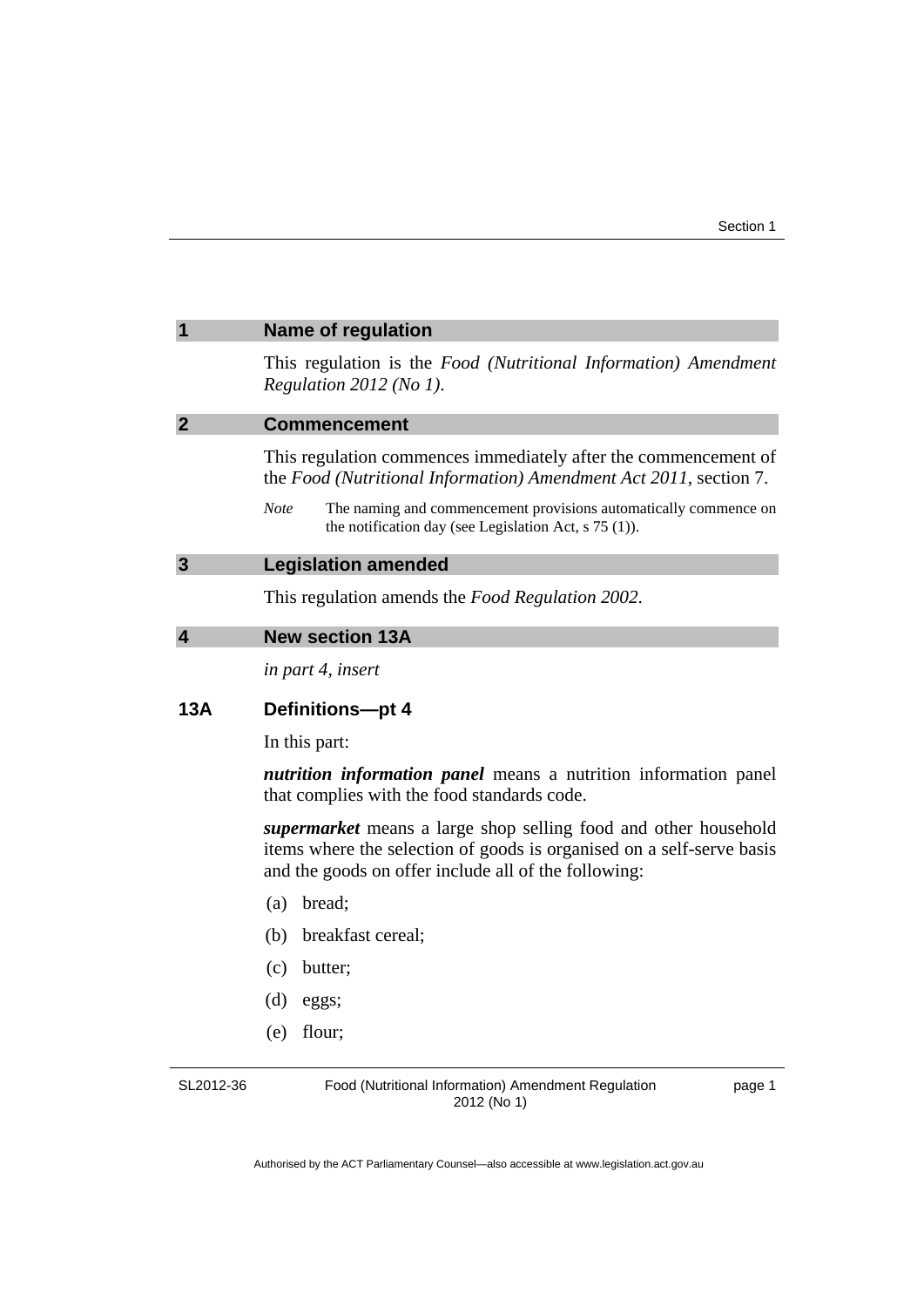- (f) fresh fruit and vegetables;
- (g) fresh milk;
- (h) meat;
- (i) rice;
- (j) sugar;
- (k) other packaged food.

### <span id="page-5-0"></span>**5 Section 14**

*substitute* 

### **14 Prescribed nutritional information for standard food outlets—Act, s 110 (3) (a)**

- (1) The following nutritional information is prescribed for a standard food item for sale at a standard food outlet other than a supermarket:
	- (a) the average energy content of the food item, expressed in kilojoules for the whole of the food item;
	- (b) the following statement:

'The average adult daily energy intake is 8,700kJ'.

- (2) The following nutritional information is prescribed for a standard food item for sale at a standard food outlet that is a supermarket:
	- (a) either—
		- (i) the average energy content of the food item expressed in kilojoules per 100g; or
		- (ii) the average energy content of the food item expressed in kilojoules for the whole of the food item; or

SL2012-36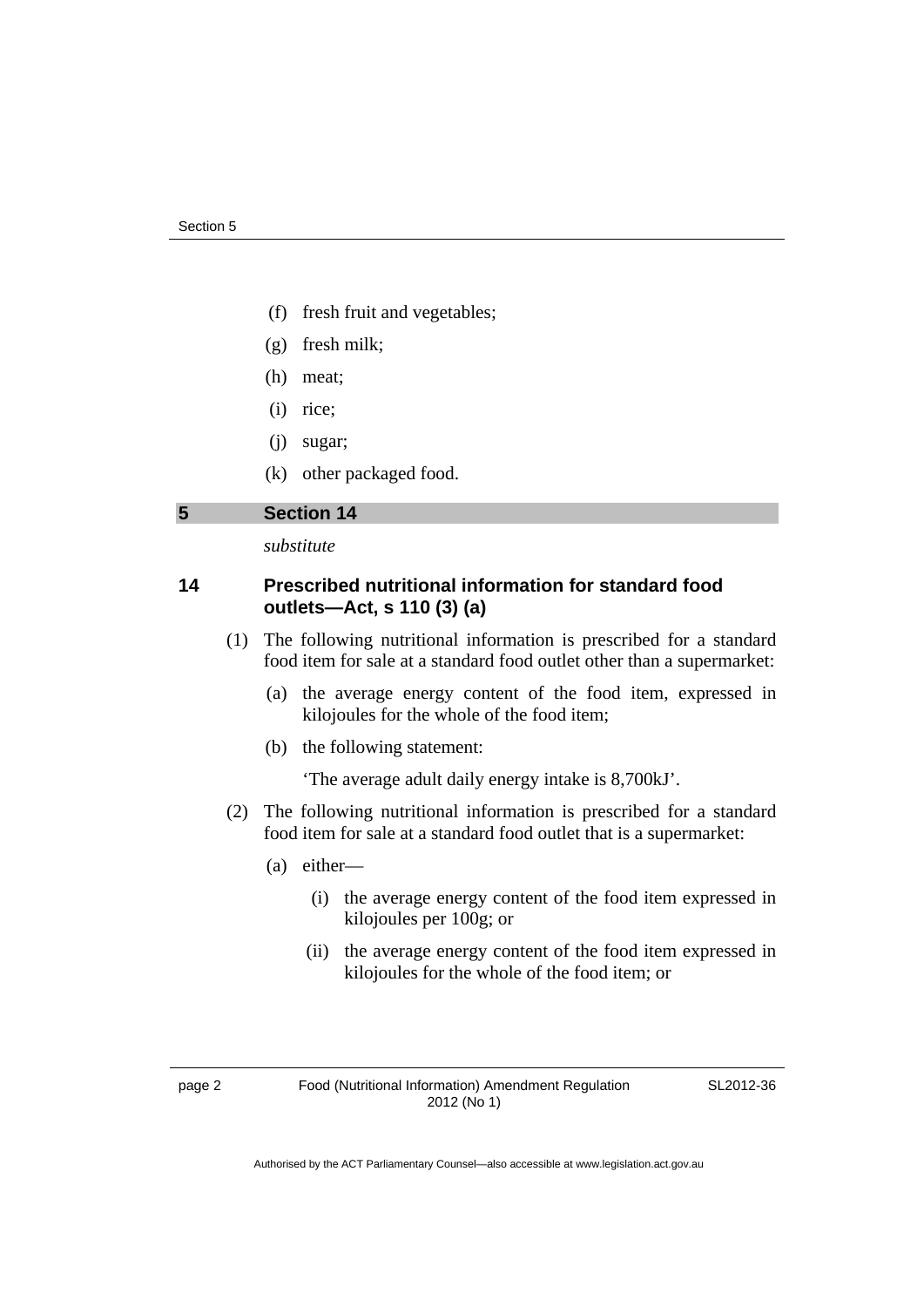- (iii) if the food item is packaged or prepared on the supermarket premises—a nutrition information panel; and
- (b) the following statement:

'The average adult daily energy intake is 8,700kJ'.

### <span id="page-6-0"></span>**6 Prescribed nutritional information for other standard food outlets—Act, s 111 (2) Section 15 (2)**

*omit* 

section  $14(2)$  and  $(3)$ 

*substitute* 

section 15A

### <span id="page-6-1"></span>**7 New section 15A**

*insert* 

### **15A Prescribed requirements for working out nutritional information—Act, s 110 (3) (b) and s 111 (2) (a)**

- (1) The average energy content of a standard food item must be worked out in accordance with the food standards code, standard 1.2.8 making any necessary adjustment to ensure that the calculation is done in relation to the whole of the food item, rather than per 100g.
- (2) The number of kilojoules worked out may be rounded to the nearest 10kJ.

SL2012-36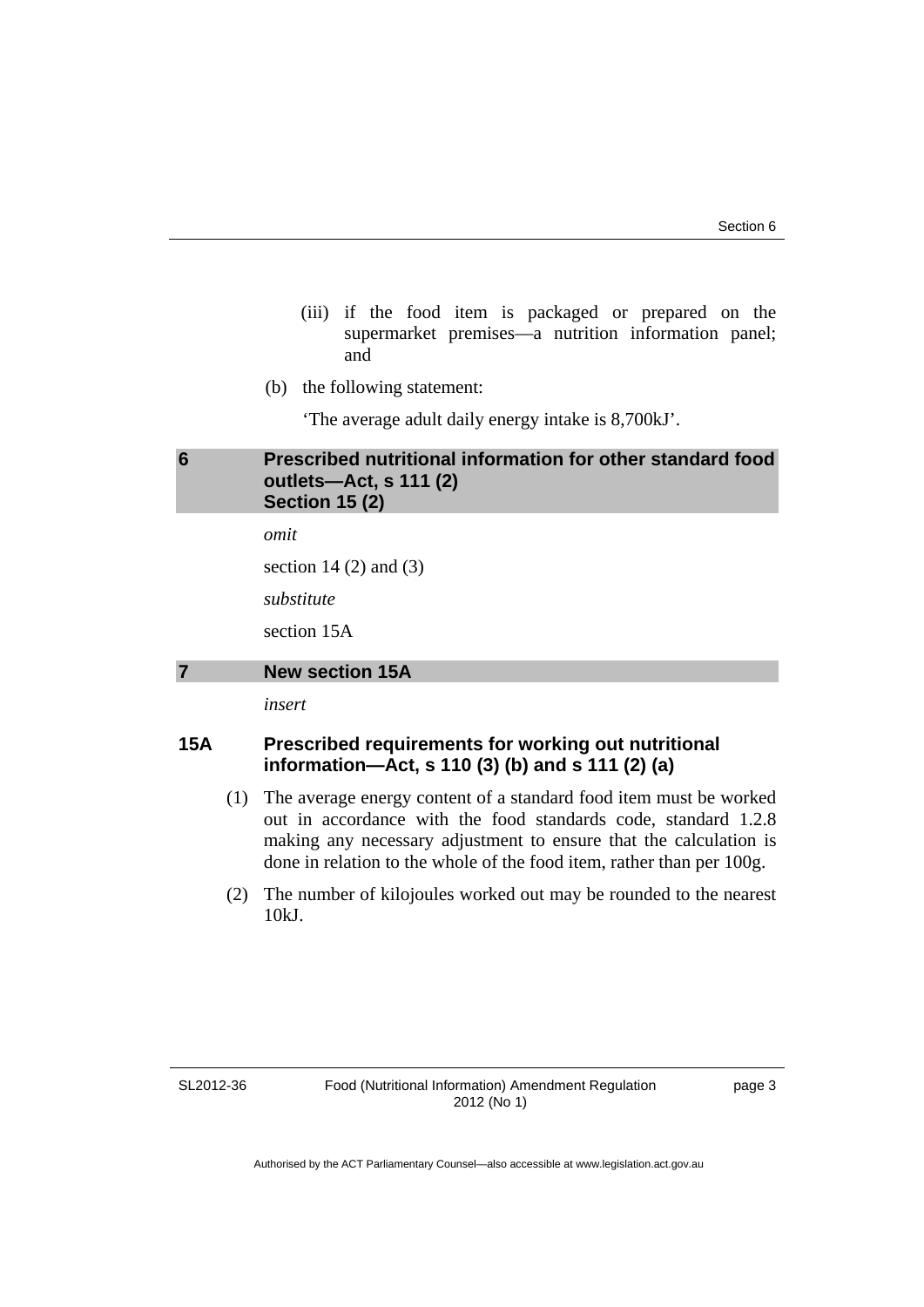<span id="page-7-0"></span>

| 8 | <b>Section 16 heading</b> |
|---|---------------------------|
|---|---------------------------|

*substitute* 

### **16 Prescribed places for display of nutritional information for standard food outlets other than supermarkets—Act, s 110 (3) (c) and s 111 (2) (b)**

<span id="page-7-2"></span><span id="page-7-1"></span>

| 9  | New section 16 (1A)                                                              |
|----|----------------------------------------------------------------------------------|
|    | before section 16 $(1)$ , insert                                                 |
|    | (1A) This section applies to a standard food outlet other than a<br>supermarket. |
| 10 | <b>Section 16 (1)</b>                                                            |
|    | omit                                                                             |

section 14 (1) *substitute*  section  $14(1)(a)$ 

### <span id="page-7-3"></span>**11 Section 16 (2)**

*omit* 

The places where nutritional information mentioned in subsection (1)

*substitute* 

The places mentioned in subsection (1) where nutritional information

SL2012-36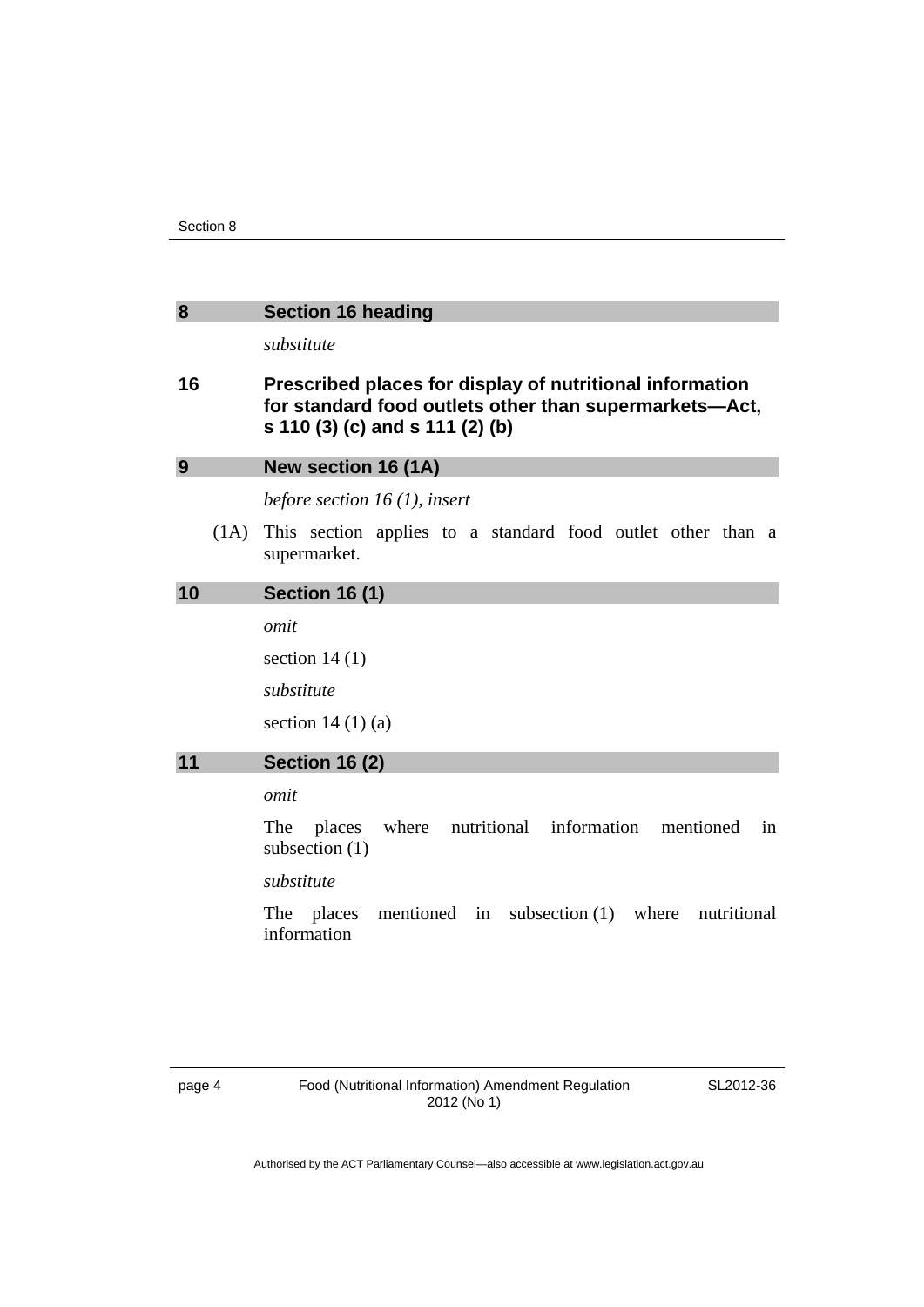### <span id="page-8-0"></span>**12 New section 16A**

*insert* 

### **16A Prescribed places for display of nutritional information for standard food outlets that are supermarkets—Act, s 110 (3) (c) and s 111 (2) (b)**

- (1) This section applies to a standard food outlet that is a supermarket.
- (2) The places where the nutritional information mentioned in section 14 (2) (a) and section 15 (1) must be displayed in relation to a standard food item are—
	- (a) a place mentioned in section 16 (1); or
	- (b) if the nutritional information is in a nutrition information panel—on the container or wrapping enclosing the standard food item so that the nutrition information panel is—
		- (i) conspicuous to a person looking at the item; and
		- (ii) able to be seen by the person before the point of purchase without assistance from a person working at the standard food outlet.
- (3) The places mentioned in subsection (2) (a) where nutritional information is displayed in relation to a standard food item are to be consistent with the places where that nutritional information is displayed for all of the other standard food items that are displayed with that standard food item.
- (4) The statement mentioned in section 14 (2) (b) must be displayed at a place mentioned in section 16 (3).

SL2012-36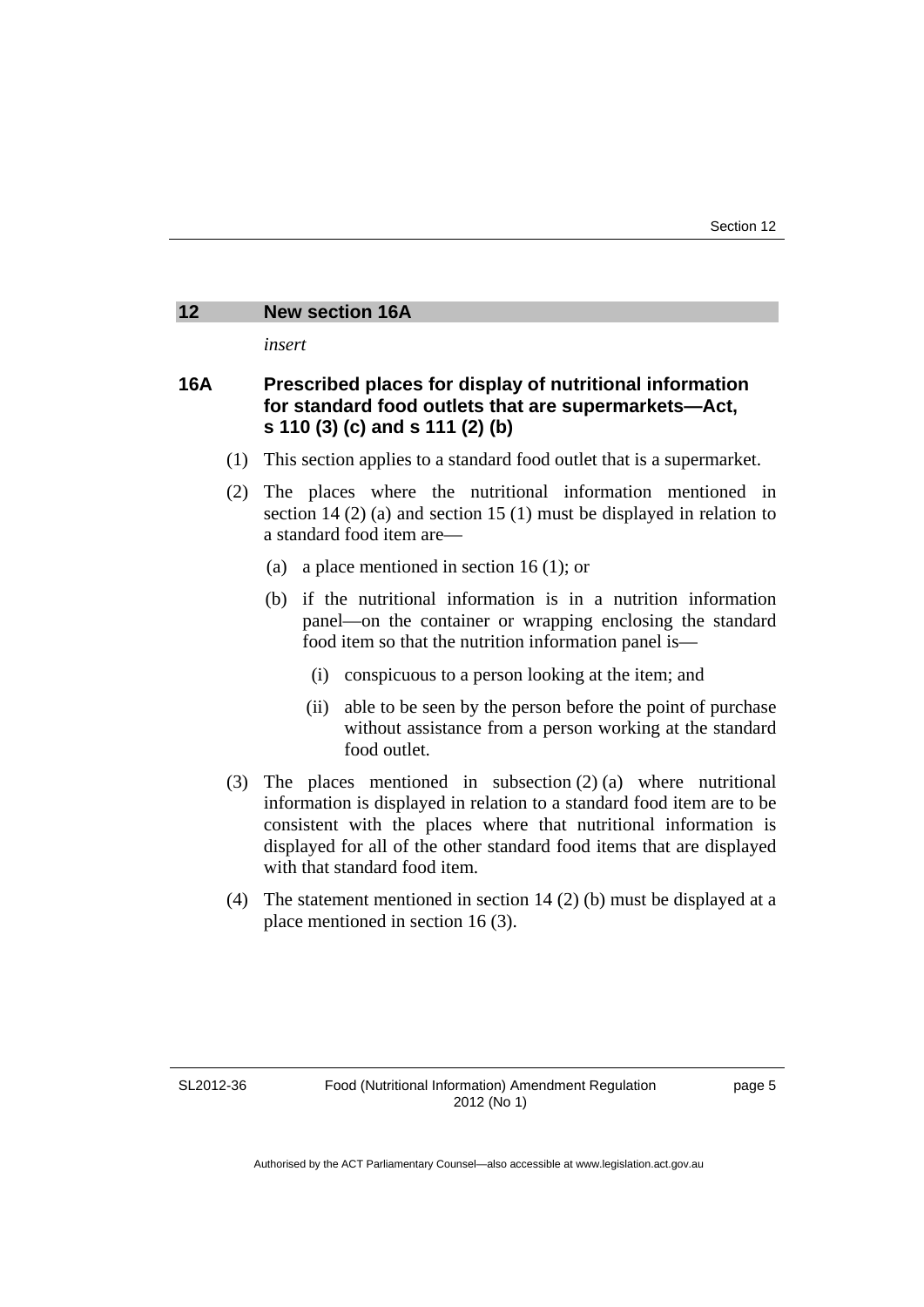### <span id="page-9-0"></span>**13 Section 17 heading**

*substitute* 

### **17 Way of displaying nutritional information for standard food outlets other than supermarkets—Act, s 110 (3) (c) and s 111 (2) (b)**

<span id="page-9-3"></span><span id="page-9-2"></span><span id="page-9-1"></span>

| 14 |      | New section 17 (1A)                                                                                                                  |
|----|------|--------------------------------------------------------------------------------------------------------------------------------------|
|    |      | before section $17(1)$ , insert                                                                                                      |
|    | (1A) | This section applies to a standard food outlet other than a<br>supermarket.                                                          |
| 15 |      | <b>Section 17 (1)</b>                                                                                                                |
|    |      | omit                                                                                                                                 |
|    |      | section $14(1)$                                                                                                                      |
|    |      | substitute                                                                                                                           |
|    |      | section $14(1)(a)$                                                                                                                   |
|    |      |                                                                                                                                      |
| 16 |      | <b>New section 18</b>                                                                                                                |
|    |      | insert                                                                                                                               |
| 18 |      | Way of displaying nutritional information for standard<br>food outlets that are supermarkets—Act, s 110 (3) (c) and<br>s 111 (2) (b) |
|    | (1)  | This section applies to a standard food outlet that is a supermarket.                                                                |
|    | (2)  | The nutritional information mentioned in section 14 $(2)$ (a) and<br>section $15(1)$ must—                                           |

SL2012-36